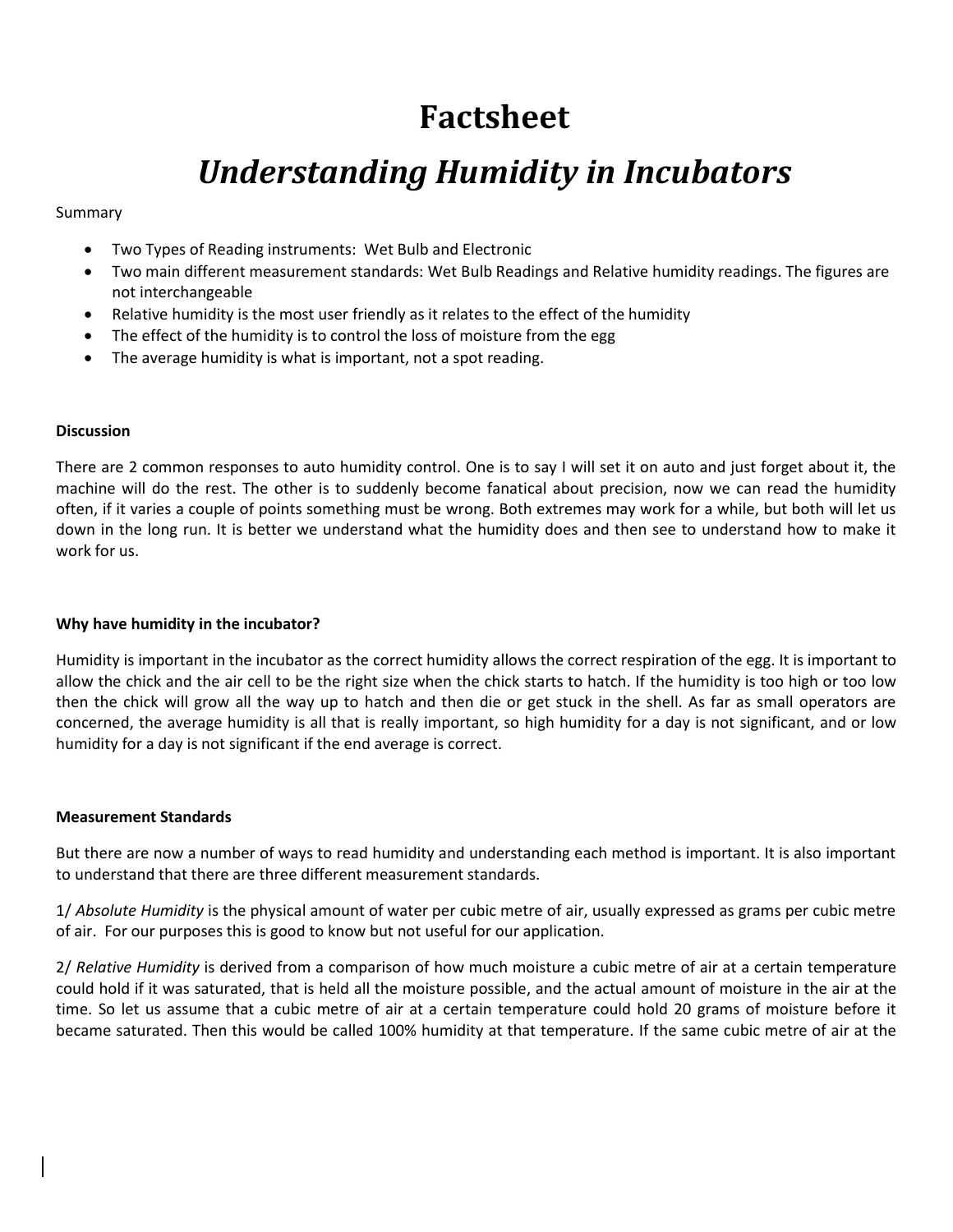same temperature had only 10 grams of moisture then the relative humidity would be 10/20 x 100=50% Relative humidity. Now this is really important. Relative humidity gives us a measure of the effect of the moisture in the air.

To understand what this feels like. Take a room that is 20 degrees of thermometer temperature, and 50% relative humidity. I will usually feel comfortable if this was my house.. If it was 90% at 20 degrees we will feel quite hot, and uncomfortable. Alternatively 20 degrees and 10% humidity I would will make you feel quite cold. The different levels of moisture effect how we feel. It is a measure of the effect of the moisture in the air.

So we want to get a good idea what the relative humidity is, because that is what has the effect on our eggs.

# **Reading Methods: Wet Bulb Thermometer.**

Historically, the most common method of reading humidity has been using a wet bulb thermometer. This is essentially a standard thermometer, which has a "wick" or cotton sock over the bulb at its bottom. The thermometer without the wick would read the same as the standard dry bulb thermometer. However, when the wet wick is placed over the bulb, the thermometer now reads differently. The water evaporating from the wick cools down the thermometer bulb so it now reads lower than the standard thermometer. The amount of cooling is dependent on the amount of water in the air of the incubator. If the air is very dry, a lot of water evaporates, so the thermometer reads a lot lower than the standard thermometer. If there is a lot of water in the air, not much evaporates off the wick, so there is not much cooling, so the thermometer reads almost the same as the standard thermometer. This is called the WET BULB DEPRESSION. The difference between the standard thermometer and the wet thermometer directly relates to the humidity in a special chart called a psychometric chart. So we can use this to calculate the relative humidity which is what the digital controls read. In fact this is a common way of calibrating the digital control for humidity. The only real factors which effect the efficiency of the wet bulb system is the purity of the water, distilled is best, the cleanliness of the wick, and the structure of the glass, which for our purpose is considered not to change. The Wet bulb thermometer should be placed in the incubator at a place where there is good air flow, is not too close to the walls of the incubator, and can be read from the outside. The incubator should be closed for about an hour to allow the humidity and temperature in the machine to stabilize.



Two types of reading are available from a wet bulb:

One is the actual wet bulb reading, which must be compared to the dry temperature reading

For instance, if the incubator is running at 100 degree F, a very common temp for chickens, and the wet thermometer reads 84 that represents one humidity, but if the temperature is 102 degree F say for quail, then 84 degree F is a different humidity level.

The other way is to generate a relative humidity reading. This involves taking the dry temperature of the incubator and the wet bulb reading, and putting them into a RH chart, like this one.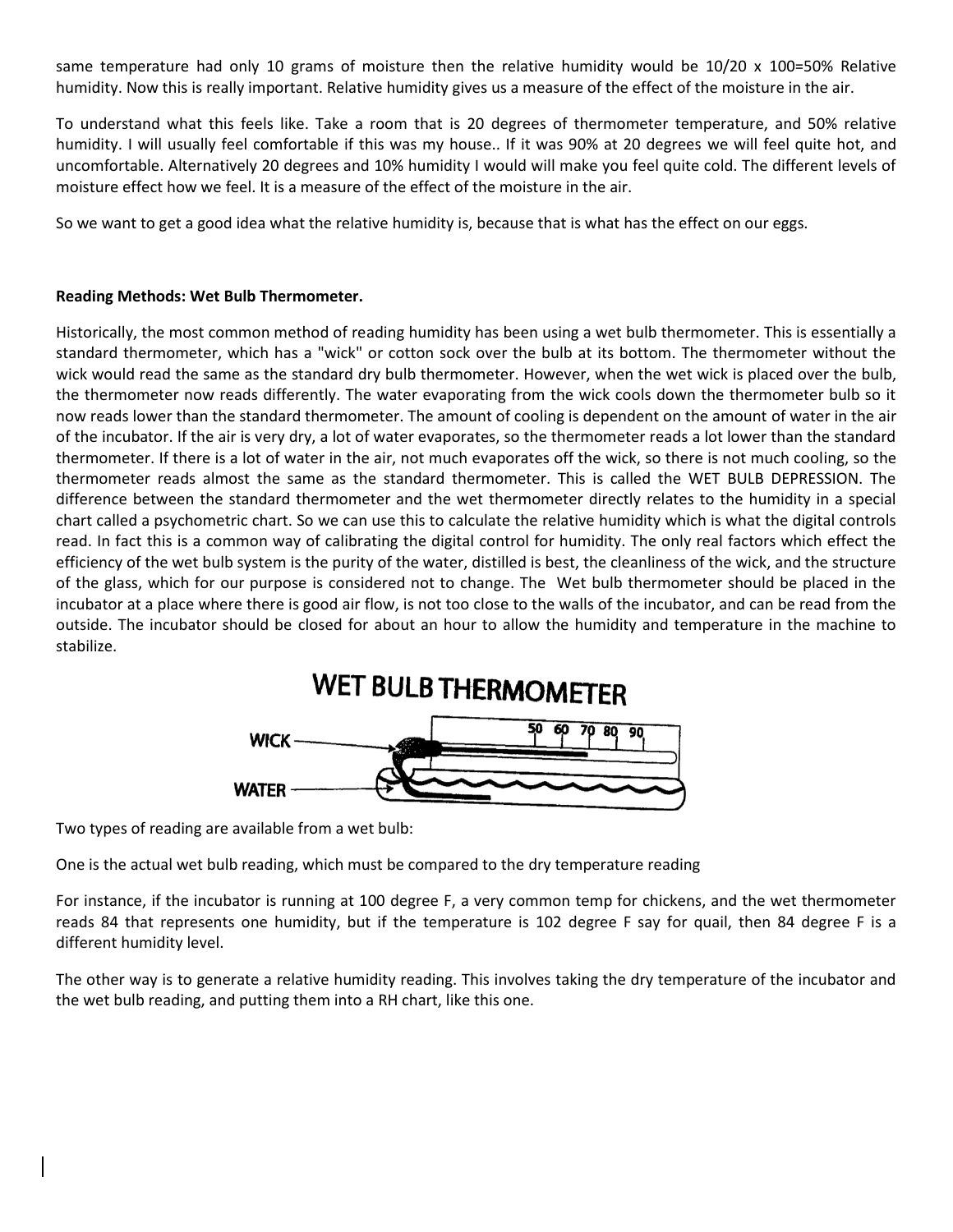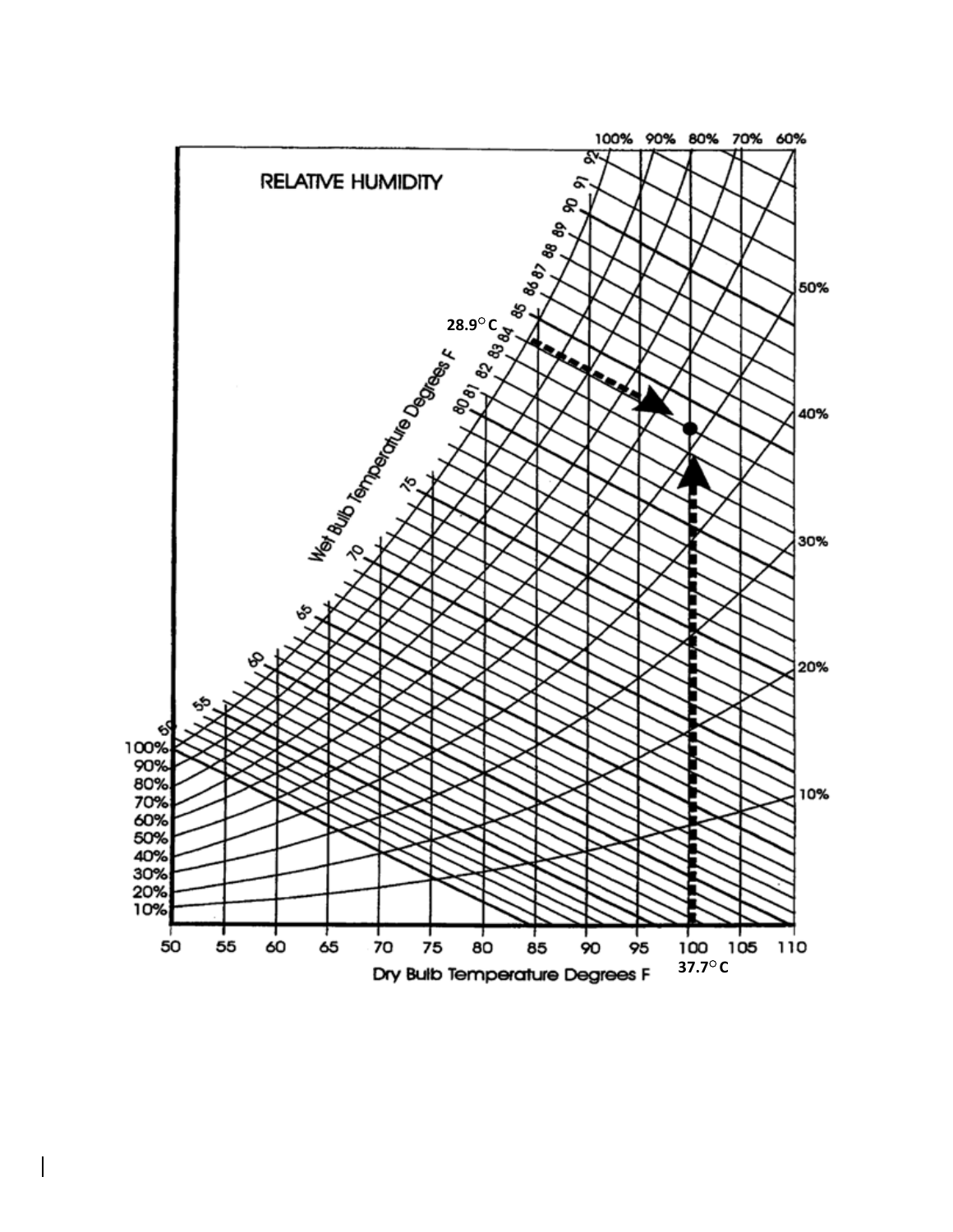First find the dry temperature on the bottom of the chart, then find the wet bulb reading on the right hand curved line, follow the grid lines until the two intersect, and read off the humidity from the curved lines.

The first think you will see from using this chart, is that there is some judgement involved in reading the chart. Secondly a small change in one of the input reading makes a considerable change in the RH from the chart. So at best the reading accuracy of this system is about 1-2%.. Changing the input reading from either thermometer 1 degree makes about 3% difference in the RH. So we need to understand the limitation of the instrument.

Some charts use the dry temperature and the wet Bulb Depression. If we subtract the wet reading from the dry reading then we get Wet Bulb Depression So 100 degrees Dry-84degrees wet gives 16 degrees Wet Bulb Depression.

However this reading can be a problem. It's the method used in most of the books on incubation, and tends to be regarded as an absolute. As you can see the humidity can have the same wet reading but be very different, if it is not compared with the dry temperature.

The other reading methods is using an electronic humidity gauge. This is becoming more regular today as the quality and accuracy of humidity probes improves. 10 years ago a reading from costing \$100.00 was worthless, but 10 such instruments and get a range of readings plus or minus 15 %. Today a \$50.00 instrument at new may be +/-5% accurate quite accurate enough for incubation work. However the sensing elements are very susceptible to drift, dirt and chemicals. So it is necessary to check calibration to be sure of accuracy. Most popular humidity probes do not have an ability to match the reading to a reference instrument. Industry accuracy probes still cost in the region of \$1000.00

To test the calibration of an electronic gauge use a wet bulb thermometer, dry bulb thermometer, and RH electronic gauge, all in the same part of the incubator, as close as practical to each other without touching. Allow the machine to be closed for at least on hour before taking readings. Read all three instruments at the same time and write down the readings. Using the RH chart, calculate the RH reading from the dry bulb and wet bulb readings. Compare the two. The wet bulb reading is the more accurate reading as it has fewer factors which can change.

So what incubator humidity is right? " I read this in a book," or "I saw it on the internet ", or "So and So told me this is what is correct". The trouble is , unless the information source is using the same incubator, with the same eggs, and the same calibration, the "recommended" humidity figure may be at best irrelevant, or just plain wrong.

So let me explain why.

There is only one thing that matters with humidity. Only the egg can tell you. So learning how to read the egg is the single most important thing you can learn about humidity.

The egg needs to lose enough water by evaporation and respiration so that by 3 days before the egg is due to hatch the egg will be about 14% lighter in weight. This can be seen another way by candling the egg. If the humidity on average has been correct, the air cell in the big end of the egg will be between 25% and 35% of the egg. That's a lot of empty egg. But the chick needs this space to breath and to get out of the shell.. So you can tell this by candling the egg with a torch, called a candler, or by using scales.

So what effects how much water evaporates out of the egg? ( we cannot effectively control the respiration, the chick is doing that)

Two things; The structure of the shell, and the humidity of the incubator. Because each species has a different shell structure, generally the humidity needed is related to the specific species being incubated. This is also a compromise when we want to do several species at the same time in the same incubator.

So now we are back to the actual humidity. But the actual humidity will depend on what sources of information I have.